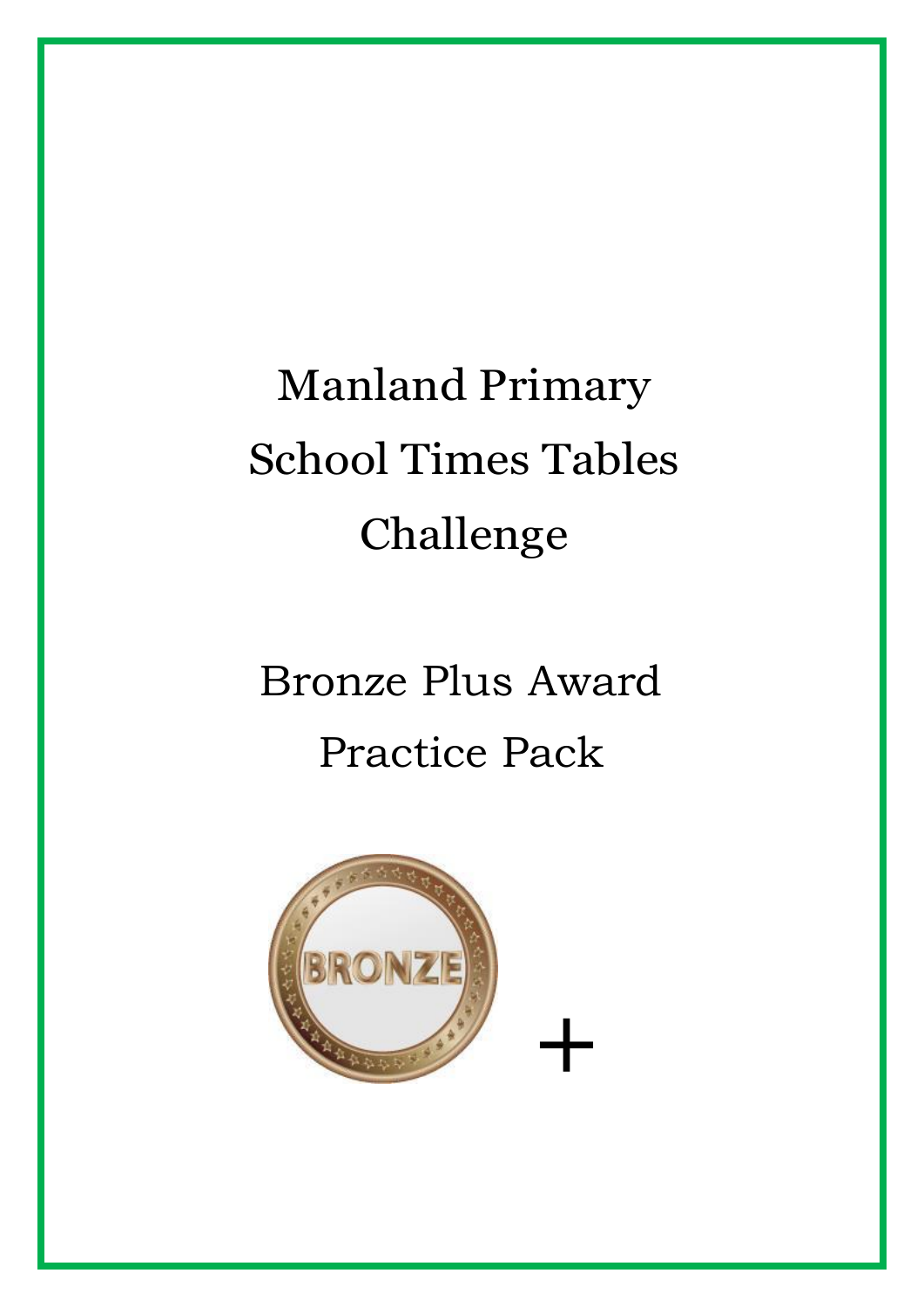## Name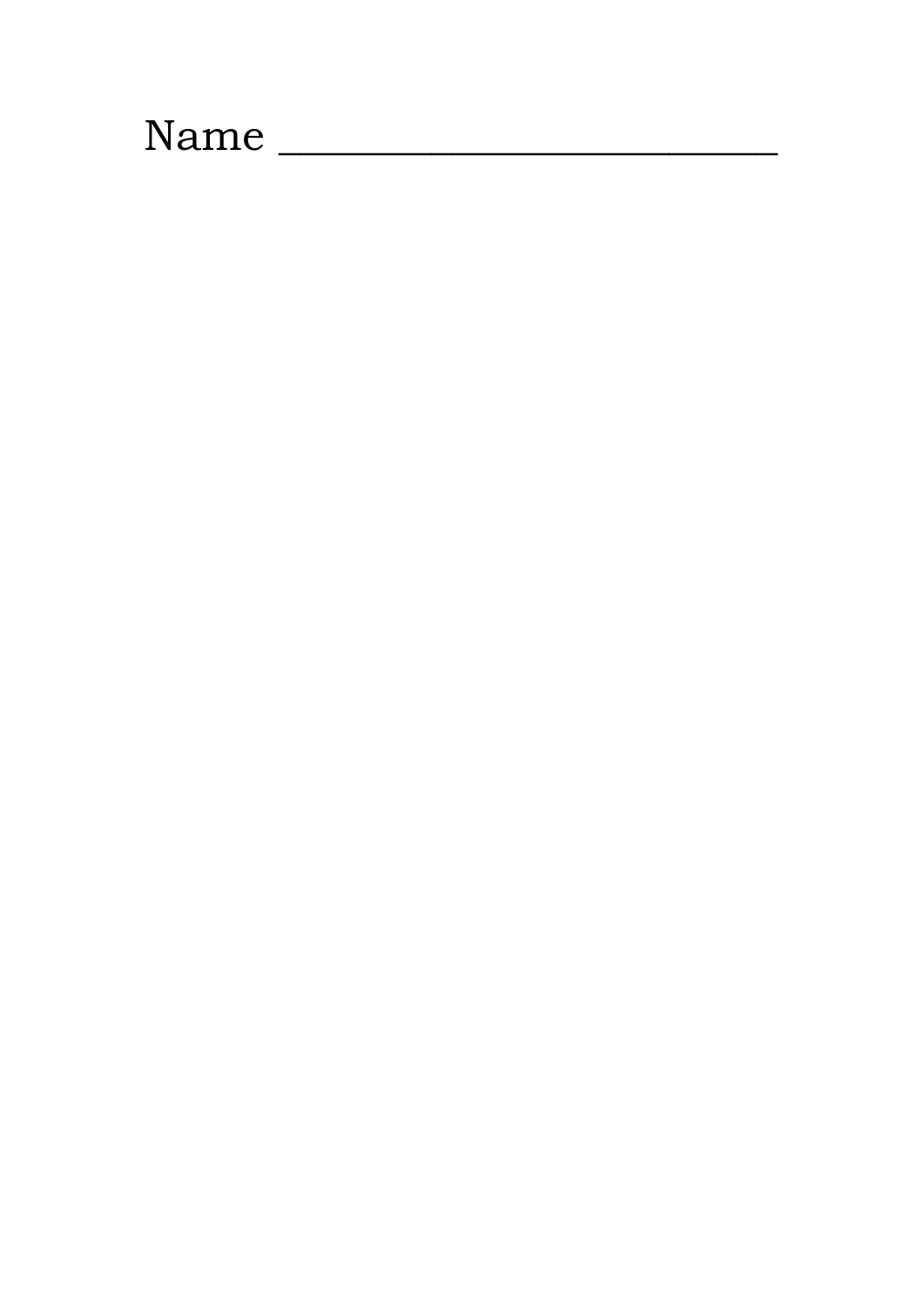#### Congratulations!

Congratulations on successfully passing your Bronze Award! Now it's time to take on the challenge of the Bronze Plus Award.

Within the Bronze Plus Award, you will look at using your 'inverse' knowledge of division. As part of your journey to recalling all of the times tables facts during your time at Manland Primary School, it is also important that you understand the relationship between multiplication and division. By knowing your times tables facts you can use them to help solve division sums and become a MANLAND MASTER!

Useful websites for division: <http://resources.woodlands-junior.kent.sch.uk/maths/division.htm> [http://www.mymaths.co.uk](http://www.mymaths.co.uk/) <http://www.fun4thebrain.com/division.html> <http://www.topmarks.co.uk/maths-games/7-11-years/multiplication-and-division>

This website will give you TOP TIPS on how to solve division problems

[http://www.ducksters.com/kidsmath/division\\_tips\\_tricks.php](http://www.ducksters.com/kidsmath/division_tips_tricks.php)

#### **Apps for division:**

Division for kids Splash maths 7-9

Maths practice Splash maths 8-10

**Good luck on your journey of becoming a 'Manland Master of Maths!'**

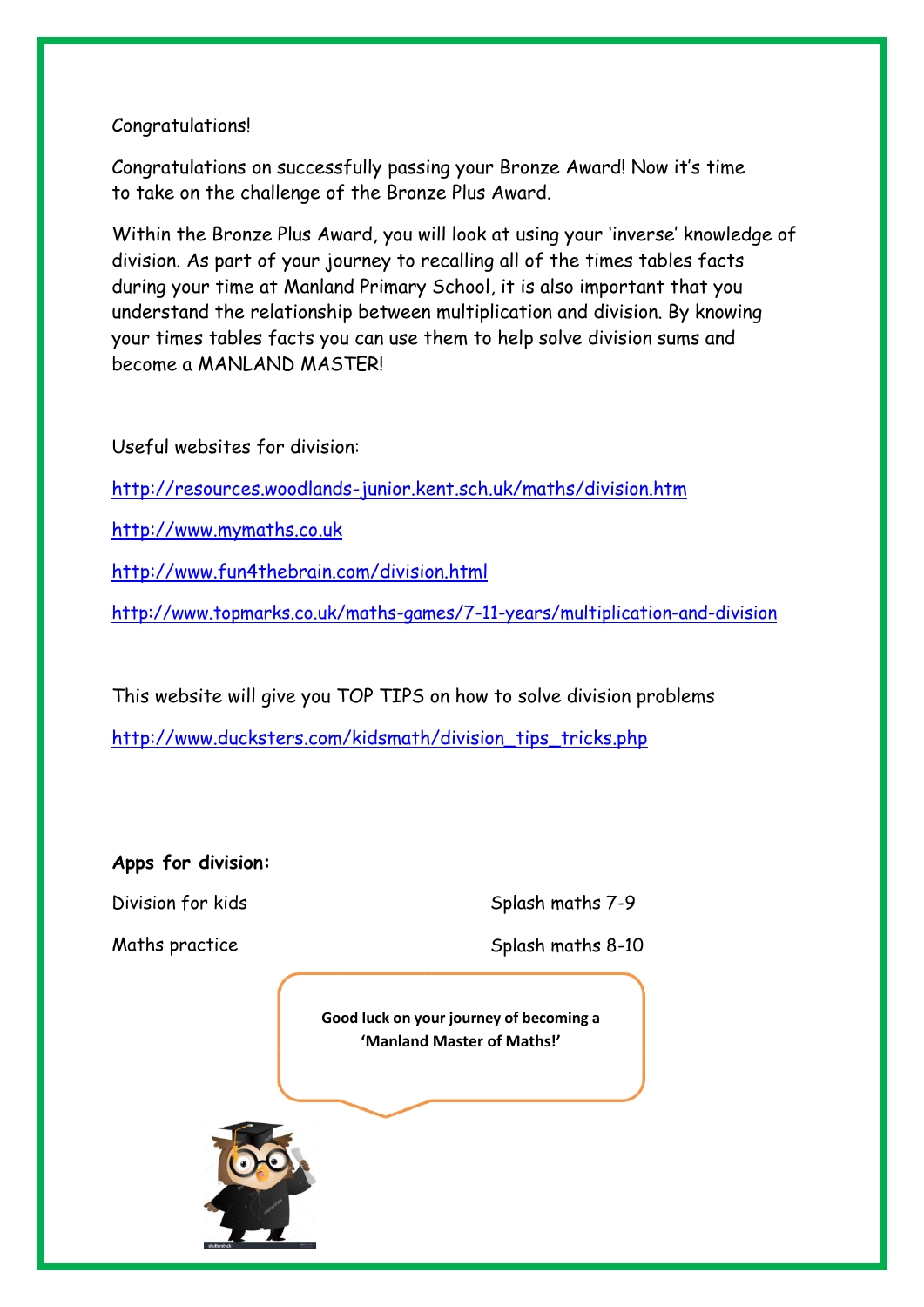#### **Dividing by 2**

When dividing by 2 it is the same as saying 'half' of the number.

| $2 \div 2 = 1$ | $10 \div 2 = 5$ | $18 \div 2 = 9$  |
|----------------|-----------------|------------------|
| $4 \div 2 = 2$ | $12 \div 2 = 6$ | $20 \div 2 = 10$ |
| $6 \div 2 = 3$ | $14 \div 2 = 7$ | $22 \div 2 = 11$ |
| $8 \div 2 = 4$ | $16 \div 2 = 8$ | $24 \div 2 = 12$ |



Self-assessment:

Parent/guardian's comments/signature:

#### **Dividing by 10**

Remember when we ×10 and we moved our digit one space to the left…now we do the 'opposite' and move our digits one space to the RIGHT

 $\bigoplus$   $\bigoplus$ 

| $10 \div 10 = 1$ | $50 \div 10 = 5$ | $90 \div 10 = 9$   |
|------------------|------------------|--------------------|
| $20 \div 10 = 2$ | $60 \div 10 = 6$ | $100 \div 10 = 10$ |
| $30 \div 10 = 3$ | $70 \div 10 = 7$ | $110 \div 10 = 11$ |
| $40 \div 10 = 4$ | $80 \div 10 = 8$ | $120 \div 10 = 12$ |

Self-assessment:

Parent/guardian's comments/signature: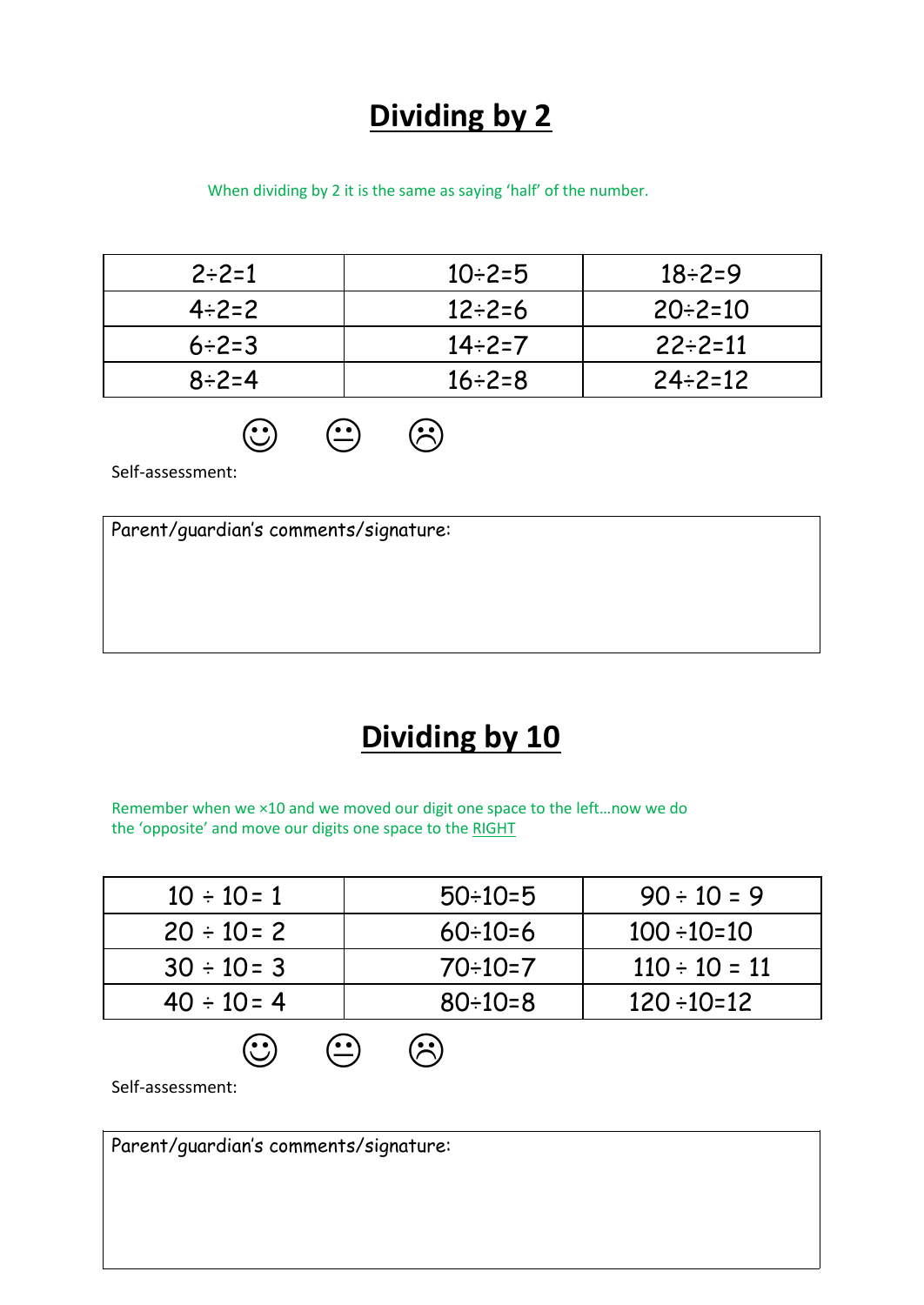### **Dividing by 5**

Why not use your hands to help count up in groups of five.

| $5 \div 5 = 1$  | $25 \div 5 = 5$ | $45 \div 5 = 9$  |
|-----------------|-----------------|------------------|
| $10 \div 5 = 2$ | $30 \div 5 = 6$ | $50 \div 5 = 10$ |
| $15 \div 5 = 3$ | $35 \div 5 = 7$ | $55 - 5 = 11$    |
| $20 \div 2 = 4$ | $40 \div 5 = 8$ | $60 \div 5 = 12$ |

 $\odot$   $\odot$   $\odot$ 

Self-assessment:

Parent/guardian's comments/signature:

### **Dividing by 3**

This is a fun trick. If the sum of the digits in a number can be divided by three, then the number can as well. Look at the number 12. The digits  $1+2=3$  and  $12 \div 3 = 4$ .

The number 1707. The digits 1+7+0+7=15, which is divisible by 3. It turns out that 1707

÷3=569.

| $3 \div 3 = 1$  | $15 \div 3 = 5$ | $27 \div 3 = 9$  |
|-----------------|-----------------|------------------|
| $6 \div 3 = 2$  | $18 \div 3 = 6$ | $30 \div 3 = 10$ |
| $9 \div 3 = 3$  | $21 \div 3 = 7$ | $33 \div 3 = 11$ |
| $12 \div 3 = 4$ | $24 \div 3 = 8$ | $36 \div 3 = 12$ |



Self-assessment:

Parent/guardian's comments/signature: